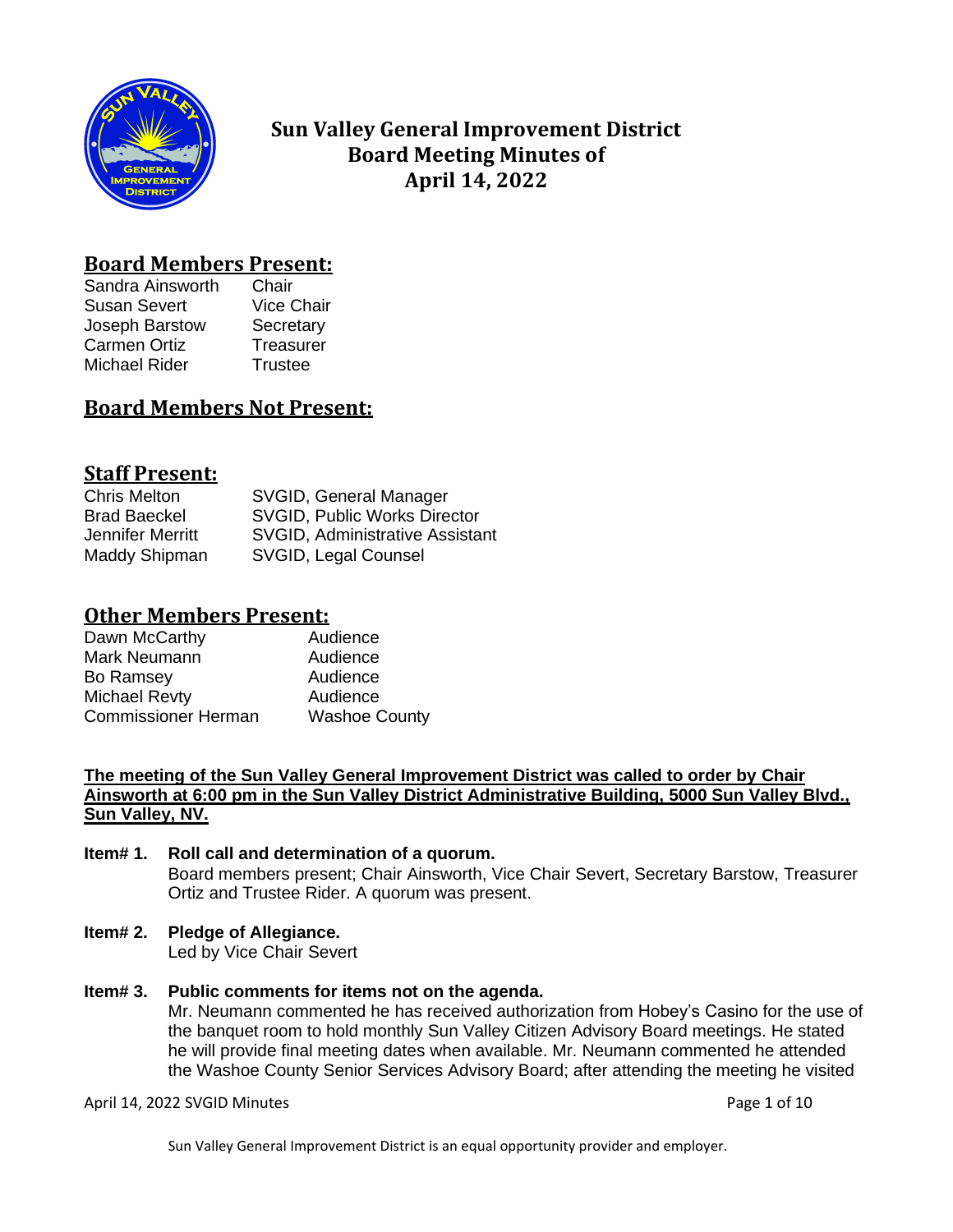the Sun Valley Senior Program at the Neighborhood Center. He noticed the computers installed several years ago are not plugged in and don't have internet access; he is investigating how to get them functional for use. Lastly, he commented on the senior lunches, he commented they are horrible.

Mr. Revty announced his candidacy for the Sun Valley General Improvement District.

- **Item# 4. Motion to approve the agenda.** *Treasurer Ortiz made a motion to approve the agenda. Secretary Barstow seconded the motion. The motion carried unanimously.*
- **Item# 5. Certify posting of the agenda.** Ms. Merritt certified posting of the agenda.
- **Item# 6. Trustee/Manager's announcements, request for information, and statements relating to items not on the agenda.**

Mr. Melton announced Keep Truckee Meadows Beautiful Great Community Clean Up is scheduled for April 30, 2022 from 9am until noon. The District will be volunteering at the Chimney site.

Trustee Rider announced he attended the Sun Valley Cal Ripken Open Ceremonies. The ceremonies are smaller than past ceremonies. Overall, players are happy to be playing again.

Treasurer Ortiz announced she attended the Sun Valley Easter Egg Hunt. She complimented Community Services Agency for a successful event, she was very happy with the attendance.

#### **Item# 7. Discussion and action to approve account payables for April 10, 2022.**  Treasurer Ortiz gave a brief report of the account payables, customer refunds and payroll for April 10, 2022.

*Treasurer Ortiz made a motion to approve the account payables April 10, 2022 in the total amount of \$128,284.47 Trustee Rider seconded the motion. After discussion the motion carried unanimously.*

There were no public comments.

**Item# 8. Discussion and action to approve board meeting minutes of March 24, 2022.**  *Vice Chair Severt made a motion to approve the Sun Valley General Improvement District Board Meeting Minutes of March 24, 2022 as submitted. Secretary Barstow seconded the motion. The motion carried unanimously.*

There were no public comments.

April 14, 2022 SVGID Minutes **Page 2 of 10**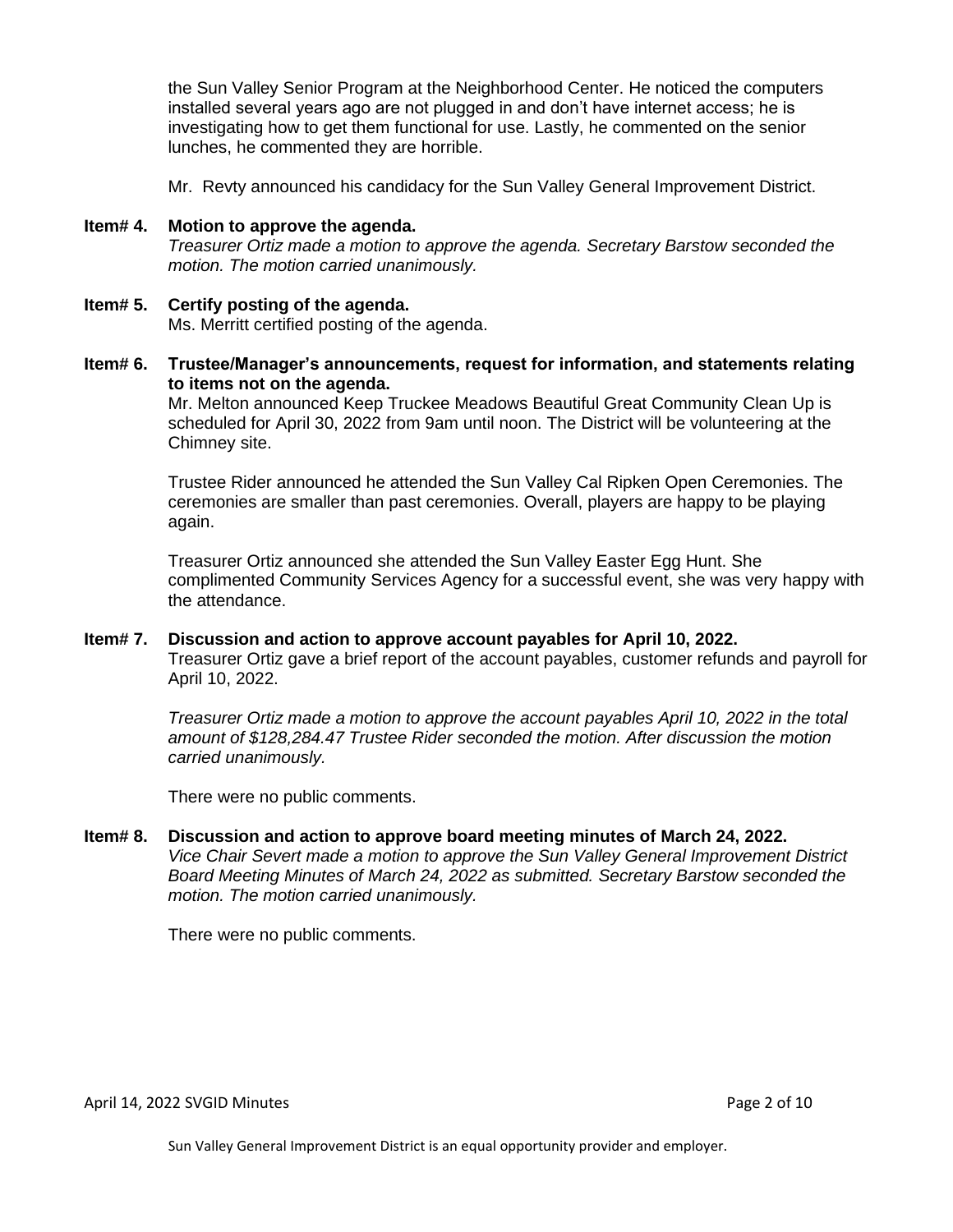## **Item# 9. Presentation by Washoe County Commissioner regarding the role of the Sun Valley Citizen Advisory Board.**

Washoe County Commissioner, Jeanne Herman gave a brief history of her involvement with the Citizen Advisory Board and how the Boards evolved. Ms. Herman reported Citizen Advisory Board have been around for a very long time; she is not familiar when they were officially initiated. The Citizen Advisory Board were formed as a platform for communities to gather and discuss and/or receive community services. She believes Citizen Advisory Boards are a good training opportunity for future politicians how government works. Prior to becoming a Washoe County Commissioner, she was a member of the Palomino Citizen Advisory Board. During that time Citizen Advisory Boards met on a regular monthly basis and it was always posted for the public to attend. During her time as a Citizen Advisory Board member, out of state developers started to attend meetings to present their developments. Ms. Herman's opinion; the developers didn't like the opposition they were receiving from communities and elevated their discouragement and requested Citizen Advisory Boards to be canceled. The developer didn't want all of the friction they were getting; they wanted to get their developments approved and developed. She believes this is why the Citizen Advisory Board meetings were being canceled. Ms. Herman has fought for the past ten years to get the Citizen Advisory Boards back; she is happy to announce all of the Citizen Advisory Boards are meeting on a regular basis again. She is working on getting the developments back on the Citizen Advisory Board agendas to give the citizens a voice once again. Ms. Herman encouraged the public to write letters to the Washoe County Commissioners requesting the Citizen Advisory Boards to be permanent and have the full rights of the Citizen Advisory Board.

Vice Chair Severt commented she served as Chair on the Sun Valley Citizen Advisory Board for many years. The Citizen Advisory Boards are considered an advisory role to Washoe County. She can attest, the developers did not like the feedback from the Citizen Advisory Board and took it to Washoe County Planning and Commissioners. She is not surprised, that this played a part of developers not having to give their presentations to the Citizen Advisory Boards. Ms. Severt commented this is a great opportunity to engage the citizens once again and keep them informed before development construction has started.

Treasurer Ortiz commented she started serving on the Sun Valley Citizen Advisory Board in 2015 and they were meeting on a quarterly basis. This was challenging for the community because development projects were getting approved between the quarterly meetings and not giving the opportunity for the Citizen Advisory Board to perform the role as an advisor to Washoe County. She is grateful the Citizen Advisory Board have been reinstated on a regular monthly basis; this allows for the Citizen Advisory Board to implement the approved master plan for each of their communities.

The Board of Trustees thanked, Washoe County Commissioner Herman for her presentation.

There were no public comments.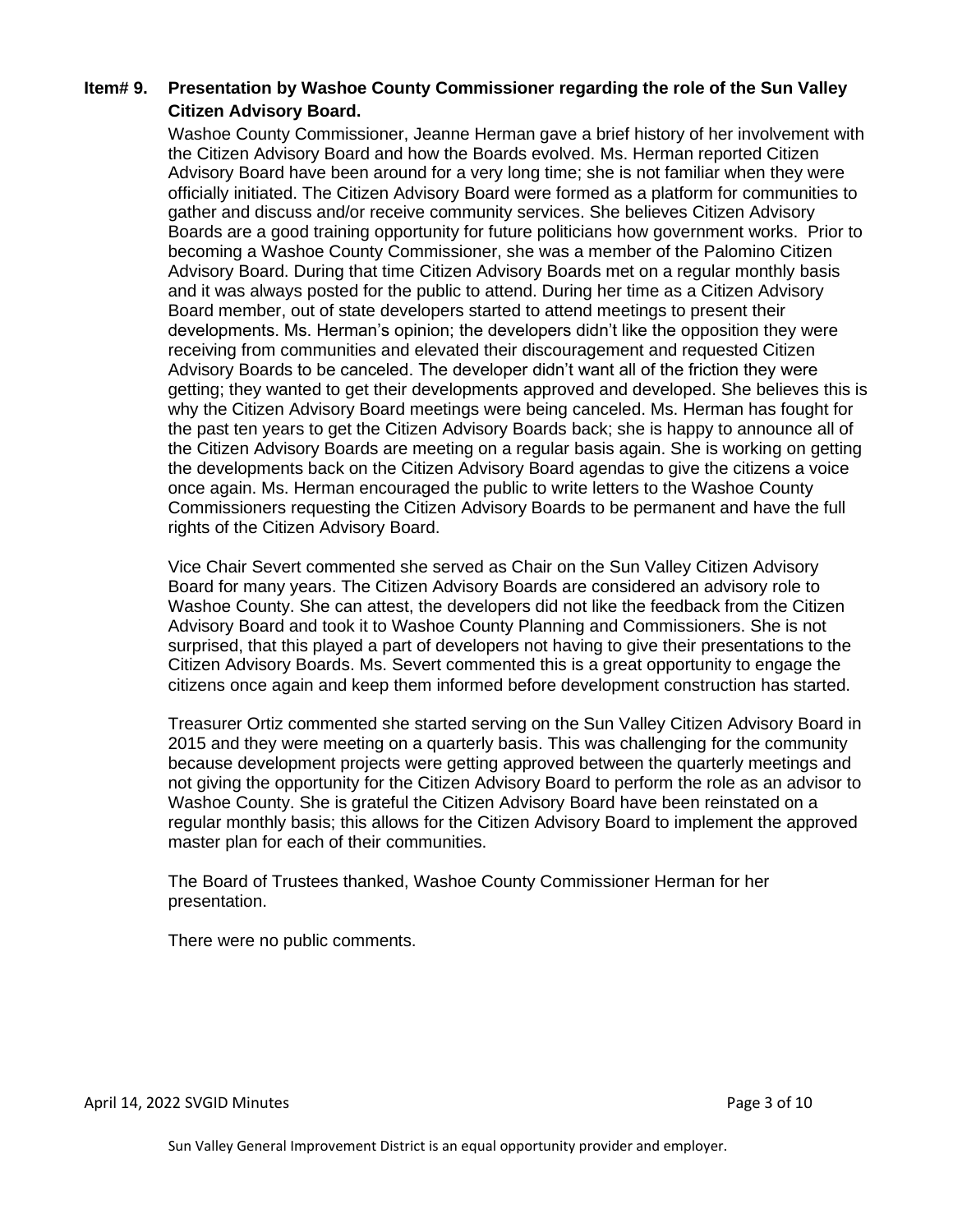#### **Item# 10. Request from Ulysses Development Group LLC for consideration to approve acceptance of a Utility Bond in the amount of \$891,865.00 as a promissory note for first installment of Sun Valley General Improvement District's water and wastewater facilities fees. If approved, authorize execution of provided District Facilities Fees Payment Agreement.**

Mr. Melton provided a brief overview of Ulysses Development LLC original request that was denied by the District Board of Trustees on February 24, 2022. The proposed development is a 195 multi-family apartment complex located on West 1<sup>st</sup> Ave., Sun Valley, NV., also known as The Ridge at Sun Valley. The development was approved for State's low-income state credit program; this qualified the development for allocations of Federal Tax Credits, Nevada State Tax Credits, and Private Activity Bonds. Mr. Melton reported the approved state and federal tax credits are not available to the developer until after construction commences. This presented a conflict with the developer; per the District's Tariff both Water and Wastewater Facilities Fees are required in full, or via a payment plan, prior to issuance of a Will Serve Letter. Ulysses Development LLC originally had requested to postpone the first payment of \$891,865.00 until after construction commencement and make both first and second facilities fees together. At the time, the District Board was not comfortable with the request because they felt it left the District vulnerable allowing the construction to begin without the payment of the first facilities fee; and respectfully denied Ulysses Development LLC request.

Mr. Melton reported there was some discussion and staff direction to investigate an alternative solution requiring some form of collateral by the developer. Ulysses Development LLC has come up with an alternative request for consideration of a Utility Bond in the amount of \$891,865.00 as a promissory note for the first installment of the District's water and wastewater facilities fees. This has been reviewed and accepted by District's legal.

Mr. Melton reported staff is recommending approval of Ulysses Development Group LLC request of Utility Bond in the amount of \$891,865.00 as a promissory note for the first installment of the District's Water and Wastewater Facilities Fees. Staff also recommends approval of a District Facilities Fee Payment Agreement. The agreement recognizes the Utility Bond at the time of District's approval of the plan review. At the commencement of construction of upon the parcel, including grading and utility trenching, Ulysses Development LLC will be required to pay both first and second facilities fee payment for the total amount of \$1,783,730.00. Once payment has cleared the Utility Bond can be removed. The final payment of \$891,865.00 is required at the time of request for service or first meter set.

Trustee Rider inquired if this arrangement is going to delay or alter any other facilities fees payments; would the developer still be subject to make agreed amount installments at the appropriate times as specified in the District Facilities Fee Payment Agreement.

Mr. Melton responded Ulysses Development LLC has agreed to the terms of the agreement. In efforts to keep the project going, the District can make a one-time concession and accept a Utility Bond as collateral until funding has been released by the state. He stated the only reason why he is recommending approval is because it is a bonified low-income, affordable housing project backed by the state government, federal government and Nevada Division of Housing. He also commented that if approved, he might allow them to do preliminary grading to clear the lot, but once trenching begins for utilities, the developer will be responsible for making the first and second facilities fee payment.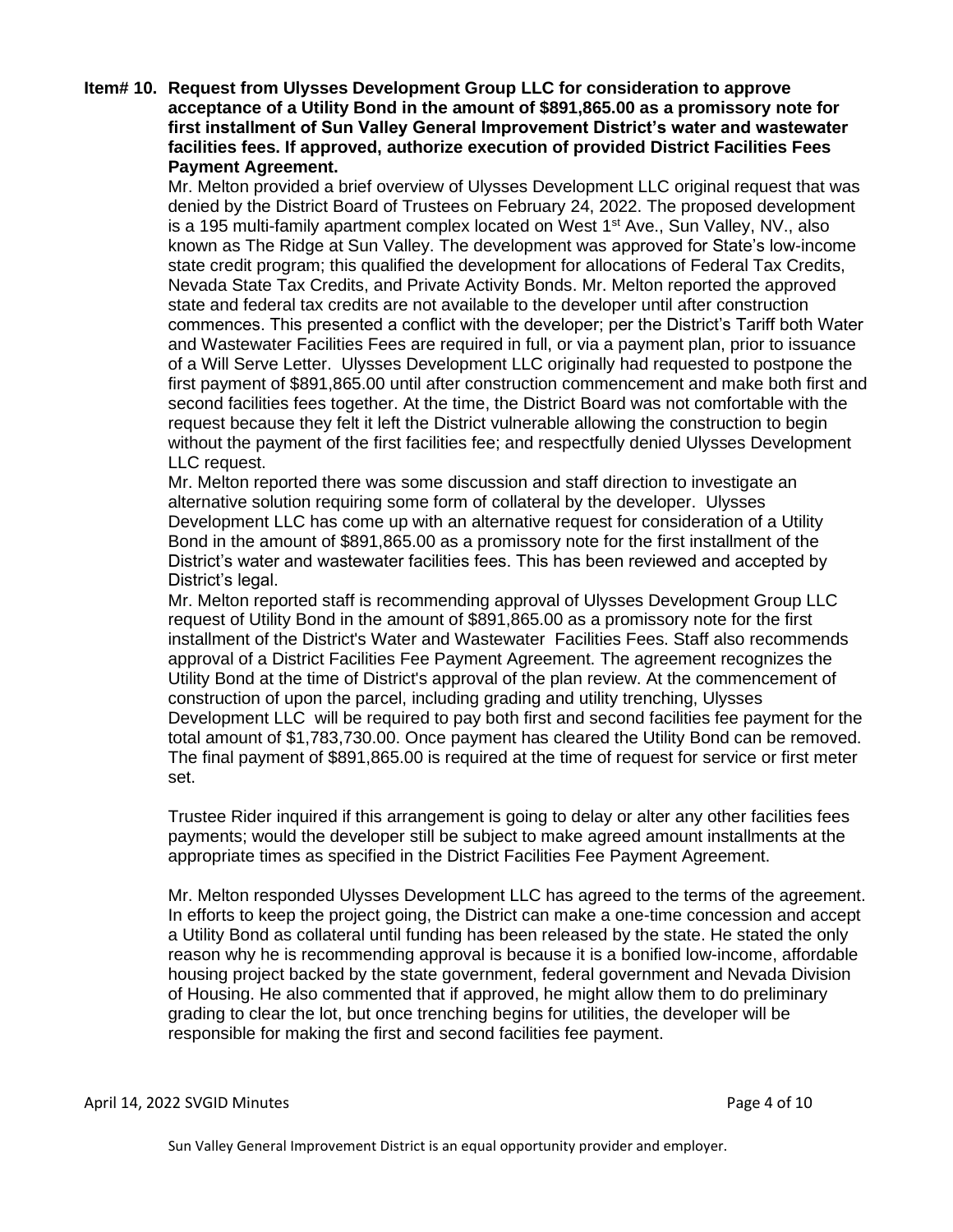Chair Ainsworth commented if the Board of Trustees have a desire to accept Ulysses Development LLC request, part of the motion should include that this is a one-time exception to the District's Tariff. The District is making a concession because the project is a bonified affordable housing project approved with state and federal funding. She has some reservations because she doesn't want other developers to think the District is setting a precedents. She has no desire to amend the District's Tariff at this time.

Treasurer Ortiz agreed with Chair Ainsworth's comments. She is concerned about approving the Ulysses Development LLC requests, other housing developers might request the same. As long as the District makes it known it is a one-time concession and Ulysses Development LLC has been approved for State's low-income state credit program; this qualifies the development for allocations of Federal Tax Credits, Nevada State Tax Credits, and Private Activity Bonds. She believes this criteria sets them apart from other developers who advertise affordable housing.

Ms. Shipman commented if the request is approved, this does not give staff authority to make other exceptions to future requests. All requests for an exception of the District's Tariff must be approved by the Board of Trustees.

Secretary Barstow appreciates an alternative solution that protects the District, but also sets the parameters that helps determine approval of an exception to the District's Tariff; such as it being approved for State's low-income state credit program.

Audience member Mr. Neumann commented he spoke with an employee of Washoe County Engineering department, the developer can put up to 200 plus units on that property. He inquired if Mr. Melton received confirmation from Ulysses Development LLC that they are only developing 197 units and no more.

Mr. Melton responded, he has confirmed there will only be 195 units developed by Ulysses Development LLC has presented to the District Board of Trustees on February 24, 2022.

*Vice Chair Severt made a motion approve Ulysses Development LLC request to provide a Utility Bond in the amount of \$891,865.00 as a promissory note in lieu of the first payment of the District's Water and Wastewater Facilities Fees; first and second payment is required in full in the total amount of \$1,783,730.00 at the commencement of construction . She also approved District Facility Fee Payment Agreement as presented; with execution of the agreement once the Utility Bond has been provided to the District. This is an exception to the District Tariff as a concession since the development is backed by Nevada Division of Housing and funded by State and Federal Tax Credits. Secretary Barstow seconded the motion. The motion carried unanimously.*

#### **Item# 11. Report by Jennifer Merritt regarding the Sun Valley Park Facilities users and program schedules; with possible direction to staff.**

Ms. Merritt gave a brief report of the various Sun Valley Park Facilities users and schedules as requested by Secretary Barstow. She reported the District owns and operates four parks throughout the Sun Valley community. Throughout the year the parks are used for private reservations, programs and league use. The District current use of the parks include two neighborhood parks, Highland Ranch Park and Sun Mesa Park. Both of these parks have pavilions that are available for private reservations throughout the year. The Gepford Park is a neighborhood park, but is primarily used for its baseball fields and community building. Each year the Sun Valley Cal Ripken league reserves the baseball fields for league use

#### April 14, 2022 SVGID Minutes **Page 5 of 10**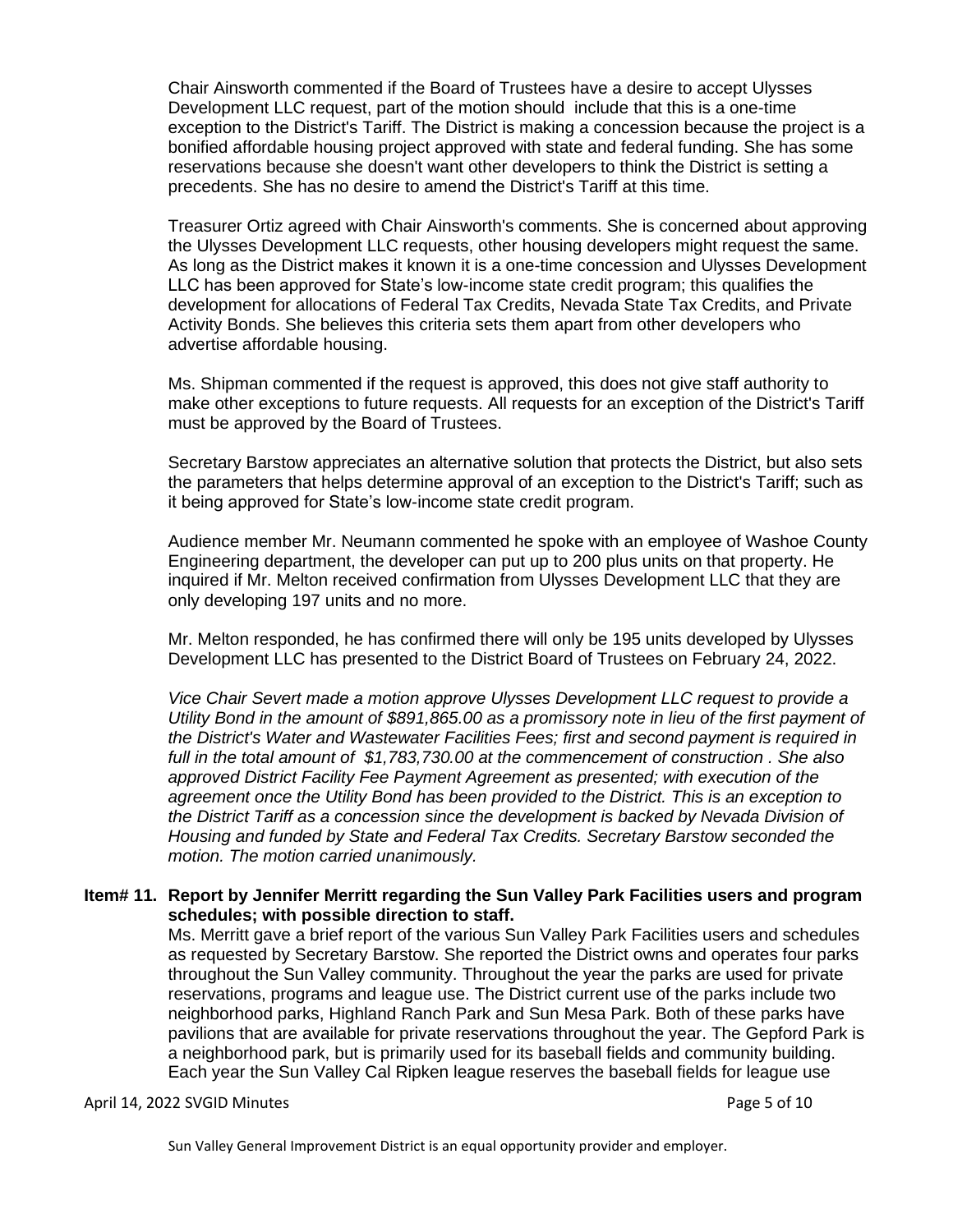during spring and fall. Sun Valley Cal Ripken has exclusive use of the Gepford community building; they use the meeting room for their monthly league board meetings year-round and the concession portion during the permitted season. In addition, Food Bank of Northern Nevada will host its annual summer lunch program June 13th thru August 10th at the Gepford Park. Ms. Merritt reported the Sun Valley Community Park is a multi-use recreation complex that includes a pool, two neighborhood centers, soccer and baseball fields, BMX track, skate park and inline skate rink. This park is used by multiple agencies and leagues. The main Neighborhood Center is leased to Washoe County for the Senior Program Monday thru Friday from 9am until 1pm. New Revival Church leases the Center for regular church service Sunday from 7am until 3pm, first and third Saturday from 6pm to 8pm for a youth group, and the second and fourth Saturday 10am until 12pm for a women's group. Reno Tang Soo Do leases the Center for a Martial Arts Program for all ages; Tuesday, Thursday from 5pm until 8pm, Saturday from 8am until 1pm and the first and second Friday from 5pm to 8pm. The Sun Valley Boys Scouts use the Center Tuesday from 5pm to 8pm; and the Sun Valley Girl Scouts use the Center Thursday from 5pm to 8pm, both to conduct their troop meetings. The second community building, the Mary Hansen Center, is an exclusive lease with Community Services Agency for an Early Head Start Program Monday thru Friday 8am until 3pm. The BMX Track is an exclusive lease with USA BMX / Reno Battleborn BMX Monday and Thursday 5pm until dusk and Saturday's from 8am until 3pm. Additional BMX events are scheduled throughout the year. The Soccer Field is leased to Northern Nevada Soccer League from March thru October Sunday thru Saturday. The District has two leases for the baseball field. Sun Valley Cal Ripken leases the field Monday thru Saturday during their spring and fall seasons. New lessee, Reno National Adult Baseball Association leases the field Sunday from 8am until 8pm and some Saturday's when it is not in use by the other league.

Trustee Rider commented the adult baseball league will be a nice addition to the park. The Sun Valley Cal Ripken Babe Ruth has seen a significant decrease in participation for various reasons. He is happy to see the baseball field be used year-round and receive the attention that is needed to keep the field groomed.

Treasurer Ortiz thanked Ms. Merritt for the comprehensive report and requested a copy of the full schedule in a spreadsheet that also shows the availability.

Ms. Merritt responded, she does not have the schedule in it the form of a spreadsheet, but the full schedule presented, and other community events, can be found on the District's website calendar. If there is an opening, the District can consider a reservation of some kind. She reported private reservations of the Neighborhood Center have been challenging for multiple reasons. The main challenge is the availability, the center needs to be user ready for each of the programs that take place as presented. The District has had some bad experiences in the past of the center not being cleaned after a private reservation. This leaves New Revival Church trying to put the center back so it is presentable for their service. Another challenge, private reservations require security service. The District contracts its security service out to Alert Security; they have been struggling with employee retention and have not been able to provide service for some of the reservation inquiries. Ms. Merritt reported for those reasons, as reported, she has not felt comfortable authorizing private reservations of the Neighborhood Center.

*Vice Chair Severt made a motion to approve to accept Ms. Merritt's Sun Valley park Facilities User Report. Trustee Rider seconded the motion. The motion carried unanimously.*

#### April 14, 2022 SVGID Minutes **Page 6 of 10**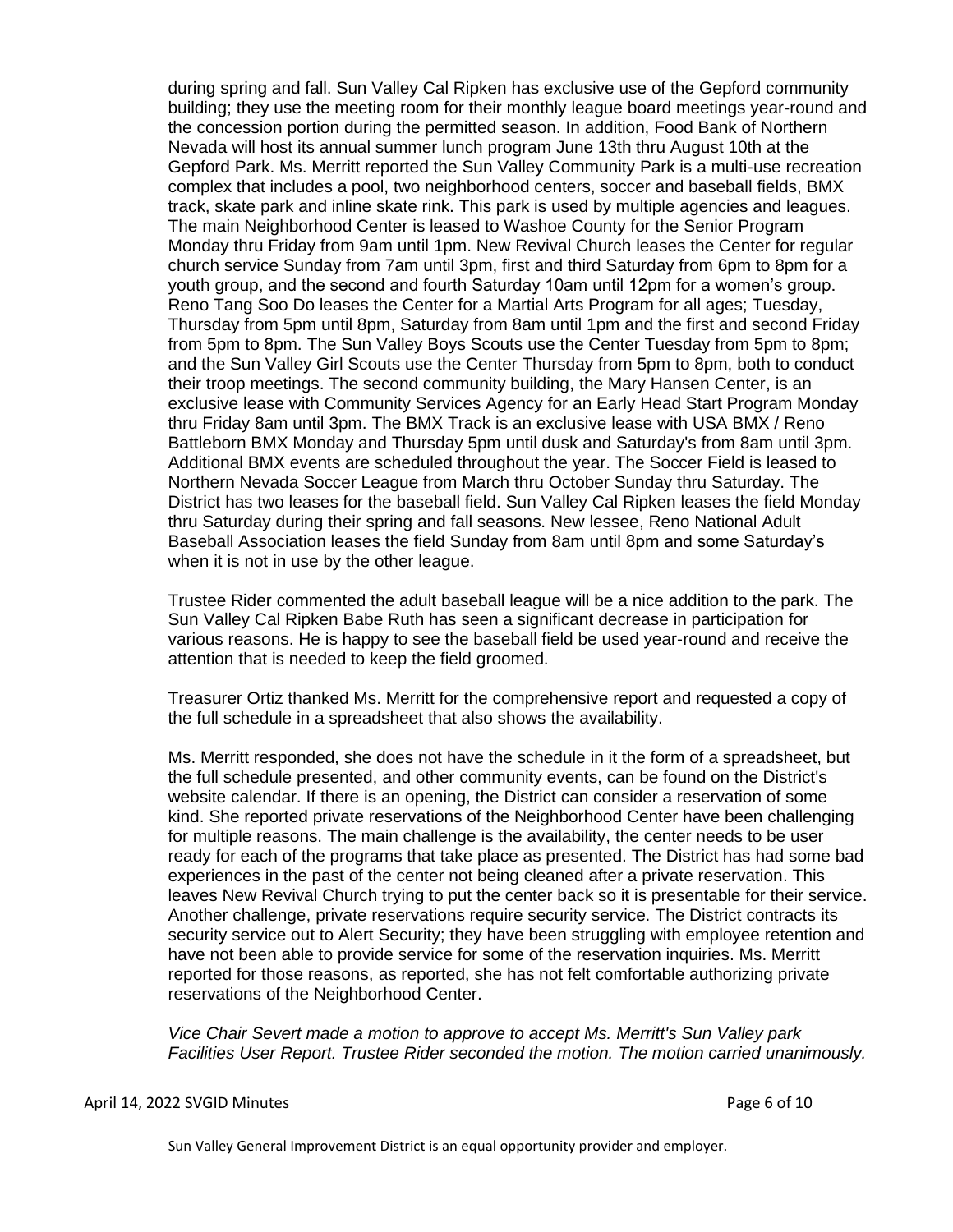There were no public comments.

#### **Item# 12. Presentation by legal counsel regarding a Trustee's role and possible conflicts.**

Ms. Shipman gave a brief presentation of the various roles the Trustees have with the District and as top management of the agency. As a Trustee, you are not only an elected officer, you are also acting in a fiduciary capacity. As the public officer, you are subject to NRS 281A, Nevada Ethics Law. As a Trustee you have a fiduciary duty to the rate payers of the District to provide a service. Ms. Shipman reported the public policy of the Ethics Law is the belief that the public office constitutes a public trust for the sole benefit of the people. It is also the belief of public offices and employees must avoid conflicts of interest between their private interest and their public duties.

Ms. Shipman reported the role working in a fiduciary capacity includes the relationships generally involving money and trust and how its spent; where one side places confidence in the other and in turn causes a dependance in one side to the influence in control of the other side . Per NRS 162.020B defines a fiduciary to include a public officer that acts as an oversite capacity, or is responsible for handling of money on the behalf of others. She reported how being a Trustee includes the role of a fiduciary. The District's rate payers in virtue, by electing the Trustees into office, vest in you their confidence, good faith, reliance, and trust of handling their money. In such a relationship, good conscience requires a Trustee as fiduciary to always acts to the sole benefit of the rate payer.

Ms. Shipman reported the District's Trustees also have public interest in the community and sometimes there is a need of separation in roles as District Trustee and a person acting out a role of community public interest. The District is a Quasi-Municipality with limited powers; the District's powers are water, sewer, recreation and garbage. She stated because the recreation and garbage powers were added to the District after 1999, the Department of Taxation categorizes the District as an Enterprise District and not a local government. Thus, each power has its own enterprise fund and funds can only be spent towards its particular power in which the funds were received.

Mr. Shipman had stated it has been recently questioned and/or recognized that District Trustees have other commitments and how those other commitments are in relation with the District. One example would be a District Trustee being appointed to a board/committee to represent the District, such as Western Regional Water Commission, Debt Management Commission or Pool/Pact Board. These appointments are specifically to represent the District; in that case the Trustee's community interest is not an issue, whether it regards funding or regards other actions needed, the Trustee is representing the District. Another community type commitment is when a Trustee is a member of, or participates in a group or an activity related to Sun Valley community, out of interest or in support of, that groups issue. Such commitment can be long or short term, with regular meeting schedules or not. Such a group may have some issues associated with some of the District services provided, such as non-profit groups that is a user the District's park facilities or other community groups like Keep Truckee Meadows Beautiful for community cleanups. Any Trustee participating in those groups is not representing on behalf of the District, the Trustees involvement is as a citizen of the community. A third community type of commitment is a Trustee either elected or appointed for a government sponsored group such at the Citizen Advisory Board or even a Home Owners Association Board. Again, in these types of commitments are not District Trustee commitments; the Trustees involvement is as a citizen of the community. She reported if a Trustee is participating in one of these groups, the Trustee needs to remember they can't direct staff or do things through the District if it doesn't relate back to one of the four powers the District provides, that would require District Board approval and/or action. As part of the Ethics statute the use of governmental time,

#### April 14, 2022 SVGID Minutes **Page 7 of 10**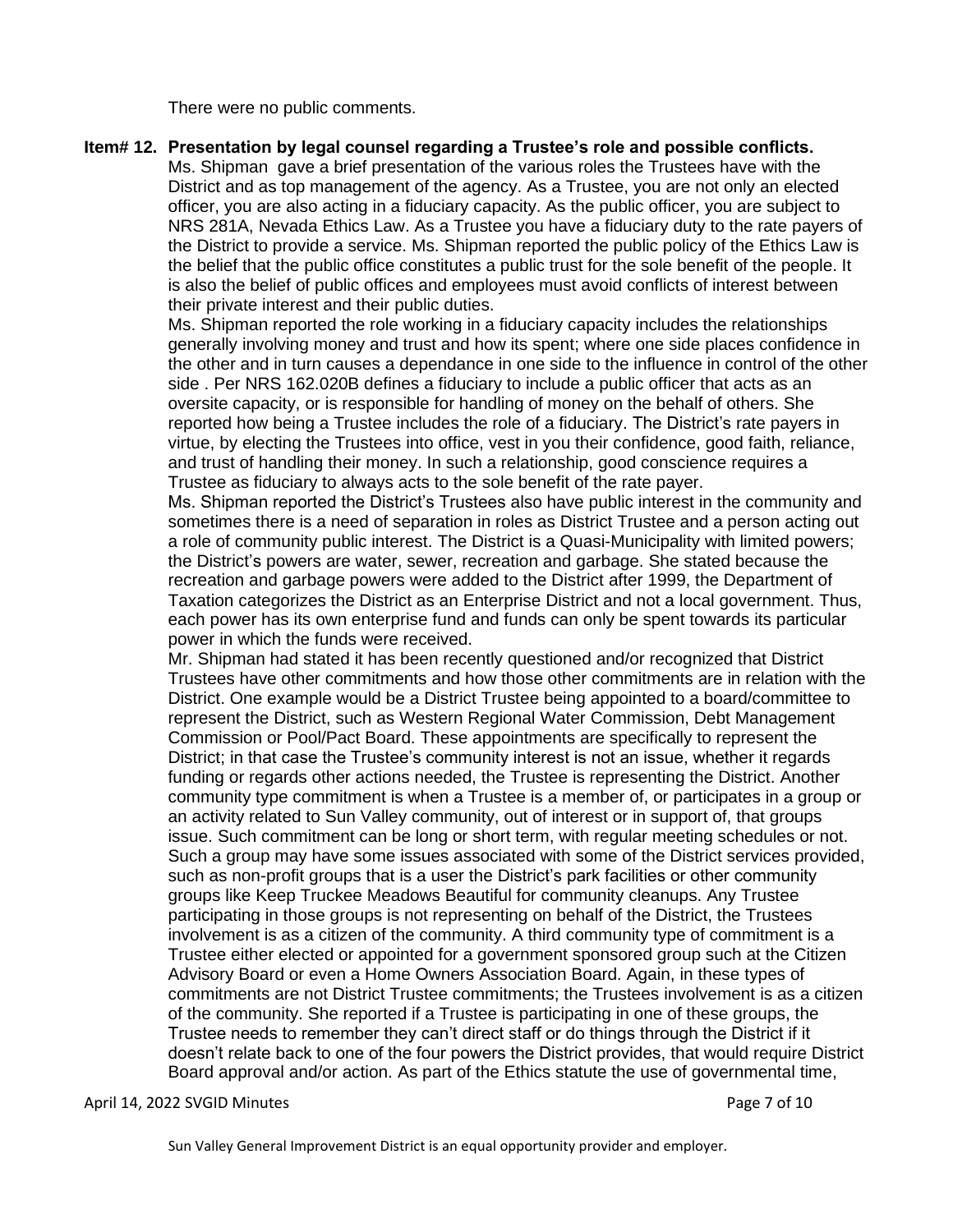property or equipment outside of any 'limited use' or 'deminimus' policy adopted by an entity represented or employed. Use of District staff time could also be considered a type of deminimus use.

Ms. Shipman stated she gave this report as a reminder; now that everyone is becoming involved in their communities again post COVID.

Treasurer Ortiz inquired if it is considered a type of deminimus use her asking for the District to post the Sun Valley Citizen Advisory Board meeting dates in the newsletter.

Ms. Shipman stated no, but in that particular role, Ms. Ortiz is requesting as a citizen of Sun Valley.

Trustee Rider stated when he was elected as a District Trustee, he took it upon himself to remove himself from the Sun Valley Cal Ripken Board, because of potential conflict of interest. He felt there was a potential conflict of interest from a fiduciary point of view since Cal Ripken could be a requestee of District services and the District would be the grantor of services.

The Board thanked Ms. Shipman for her presentation.

There were no public comments.

#### **STANDING ITEM:**

#### **Item# 13. Review of the Sun Valley General Improvement District tentative budget for fiscal year 2022/2023 with possible direction to staff.**

Mr. Melton reported there are no changes to the approved tentative budget at this time. He stated he still waiting to get final proposals for the District's health and liability insurance premiums. He reported there may be a need to increase the water purchased. Truckee Meadows Water Authority replaced the District's older meters at the main pump station; the newer meters are going to read more accurately. He is working with Truckee Meadows Water Authority to see if they can come up with a good estimate what the true reads will be. Lastly, he is working with staff regarding the District's credit card fees. The District is expensing approximately \$35,000.00 in credit fees for customer convenience to pay by card, he would like to shore up this loss, if possible.

*Trustee Rider made a motion to approve to accept Mr. Melton's budget report. Treasurer Ortiz seconded the motion. The motion carried unanimously.*

There were no public comments.

**Item# 14. Legal report by Maddy Shipman.** None

#### **Item# 15. Field report by Brad Baeckel.**

Mr. Baeckel reported on the following:

- He announced the District has hired three new service technicians. The new employees have good qualifications as well as some utility experience.
- He is pleased to announce the District promoted Damon Poelstra as the new Field Supervisor; his official start date is April 25, 2022.
- Utility Services has completed its leak detection of the District's water system. There is one potential leak finding; the District staff will schedule an investigation and repair if needed.

April 14, 2022 SVGID Minutes **Page 8 of 10**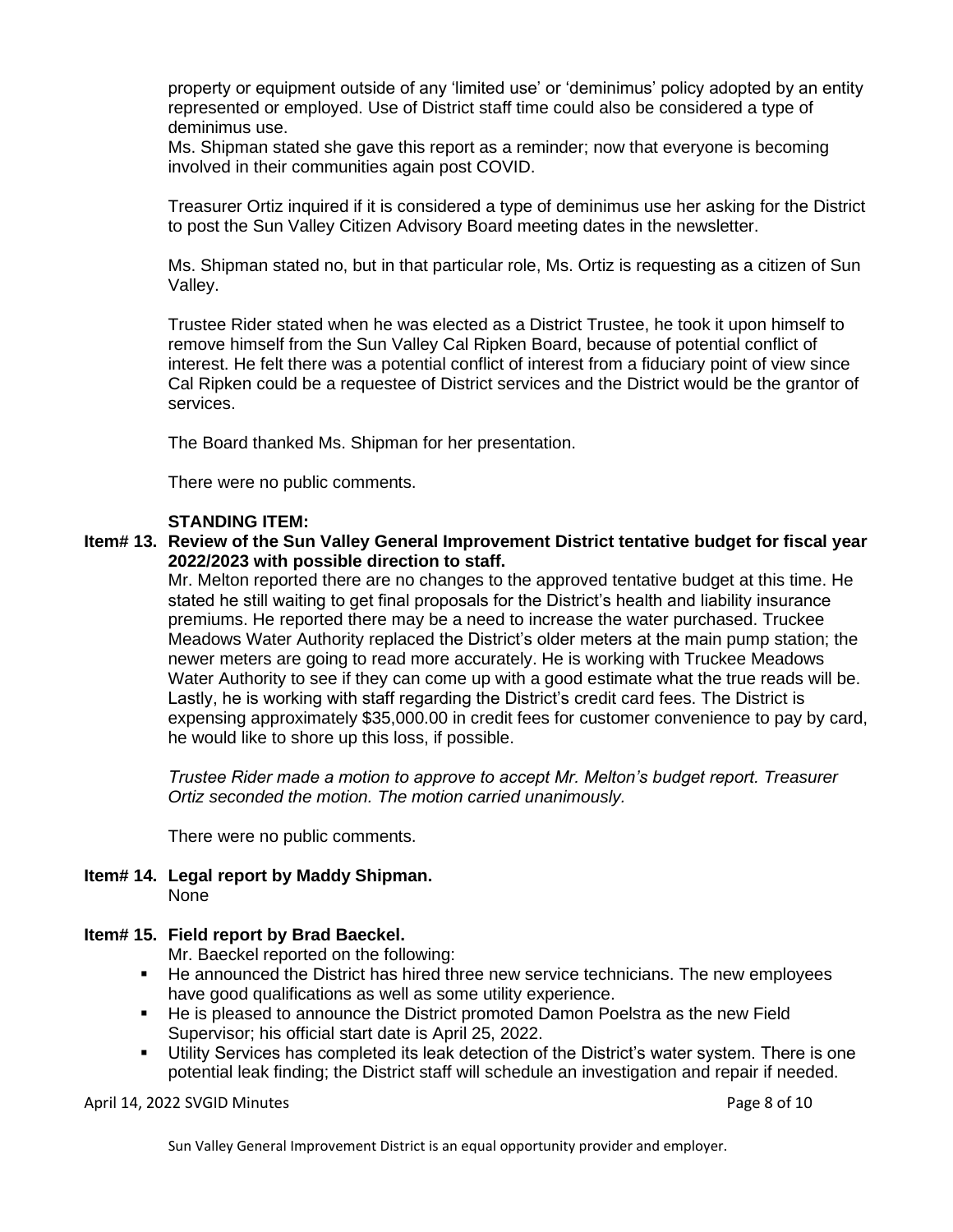▪ Job Corp has completed the residing and painting of the old restroom building at Gepford Park; they did a good job and encouraged the Board to visit the park.

## **Item# 16. Manager report by Chris Melton.**

Mr. Melton reported on the following:

- He is pleased to announce the District promoted Brad Baeckel as the new Public Works Director.
- He reported the District partnered with Community Services Agency to host an Easter Egg Hunt at the Sun Valley Community Park on April 9, 2022. The District provided the easter bunny costume, 50 free swim tokens, and easter baskets to be given as prizes. District staff reached out to Community Services Agency to see if they needed volunteers and they had indicated they had more than enough for the event; and this is why there was no staff representation at the event. He thanked Treasurer Ortiz for attending the event.
- **•** The District approved board room recording equipment is scheduled to be installed next week.
- **•** District Trustees have been added to invite list for the Hug High School Ribbon Cutting Ceremony scheduled for August 2, 2022.

### **Item# 17. Public Comments.**

Mr. Neumann announced his candidacy for the Sun Valley General Improvement District. He suggested having 5 Ridges Development providing improvements at Highland Ranch Park since they might be regular park users. Lastly, he commented that the individual who operates the Sun Valley Senior Program is not at the Neighborhood Center from 9am until 1pm. He typically arrives around 10am when the meals are delivered and leaves immediately after the last senior guest leaves the center.

Pastor Barstow commented HOPE Church of Nazarene held a community spaghetti feed. He reported he gave out more food for take home for family members who couldn't attend. He thanked everyone who attended, it was a nice community gathering and was very successful.

Mr. Ramsey announced his candidacy for the Sun Valley General Improvement District. He excited to offer his business knowledge and love for the community, like so many other citizens.

Ms. Ortiz commented the Sun Valley Citizen Advisory Board voted on their 2022 meeting schedule. They will be meeting monthly at Hobey's Casino in the banquet room. Ms. Ortiz requested once all of the official meeting dates have been approved, if the District could include them in the District's quarterly newsletter. She also requested the District General Manager consider attending the Sun Valley Citizen Advisory Board meetings, or every other meeting, to help answer questions.

### **Item# 18. Board Comments.**

Chair Ainsworth commented she was approached to see if the District allows individuals to announce their candidacy for various elected office positions. She stated she is not opposed of individuals attending a District meeting and announcing their candidacy under public comments.